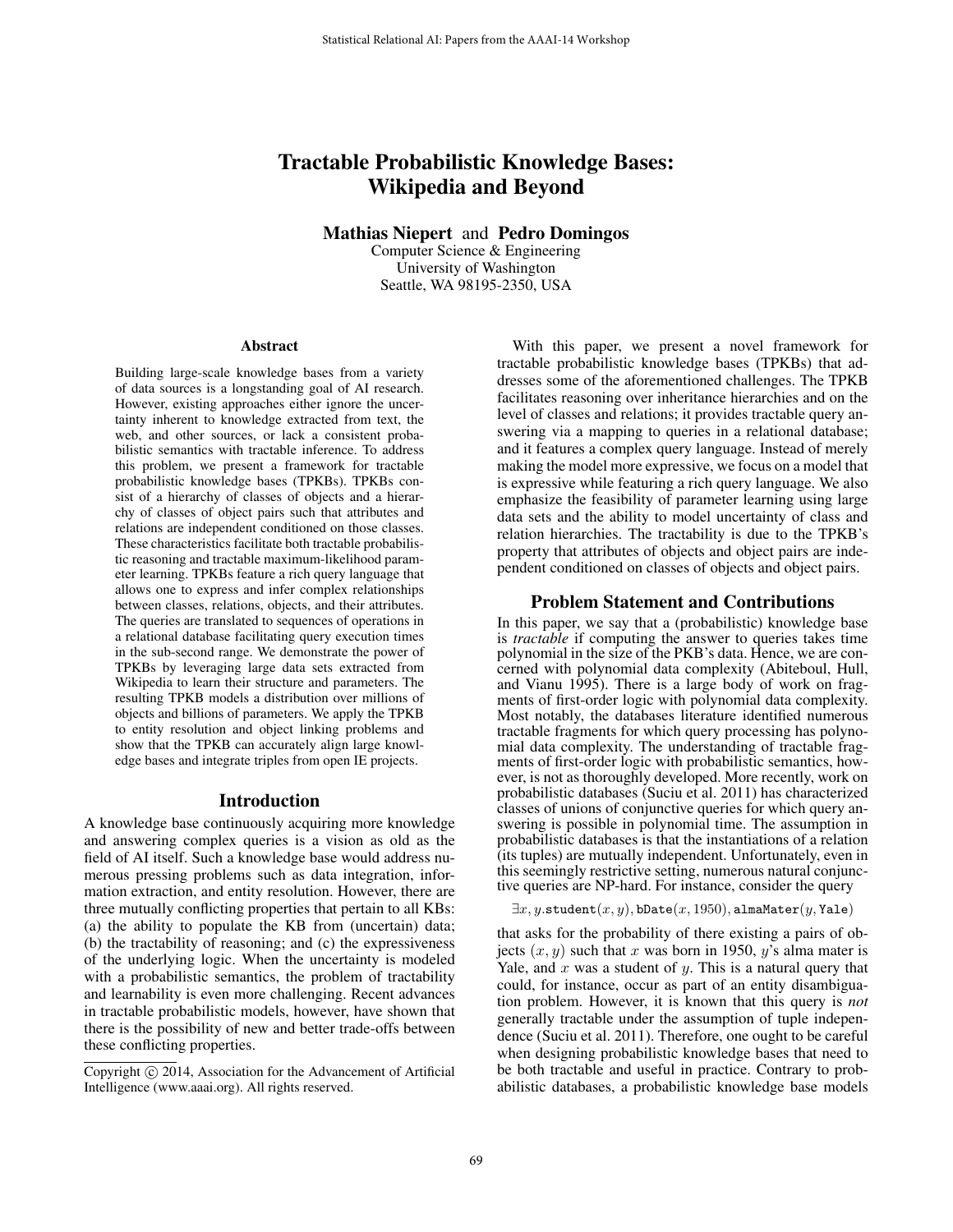| Type      | PKB expression                               | FOL expression                                                 | RDF expression           |
|-----------|----------------------------------------------|----------------------------------------------------------------|--------------------------|
| Schema    | sub <sub>c</sub> (C, D)                      | $\forall x : \mathtt{C}(x) \Rightarrow \mathtt{D}(x)$          | C rdfs:subclassOf D      |
|           | $\text{sub}_{r}(r,s)$                        | $\forall x, y : \mathbf{r}(x, y) \Rightarrow \mathbf{s}(x, y)$ | r rdfs:subPropertyOf s   |
| Assertion | $ins_c(Einstein, Person)$                    | Person(Einstein)                                               | Einstein rdf:type Person |
|           | $ins_r(Einstein, Kleiner, advisor)$          | advisor(Einstein, Kleiner)                                     | Einstein advisor Kleiner |
|           | $attro(Einstein, 1879, birthYear)$           | birthYear(Einstein, 1879)                                      | Einstein birthYear 1879  |
|           | $attr_{oo}$ (Eugene, Seattle, 283, distance) | distance(Eugene, Seattle, 283)                                 | reification              |

Table 1: Example expressions in PKB syntax with corresponding expressions in first-order logic and the resource description framework (RDF). Unlike probabilistic databases, PKBs allow queries involving schema expressions.

and reasons over uncertain inheritance hierarchies of classes and relations, that is, classes and relations can occur in the answer set of queries. Hence, while probabilistic databases are in some ways not restrictive enough they are too restrictive in other ways.

In this paper, we present a tractable probabilistic knowledge base (TPKB) that facilitates efficient query answering. Intuitively, the PKB is a probabilistic model that interconnects tractable local distributions pertaining to objects, classes, and relations in a consistent and tractable manner. The novel TPKB has the following properties

- tractable learning from existing, very large data sets;
- tractable answering of complex queries;
- employment of robust relational database technology;
- default reasoning in the presence of missing data.

We provide experimental results that demonstrate that TP-KBs can be applied to common large-scale problems such as entity linking and entity resolution. This shows for the first time that a PKB over millions of objects and billions of parameters can be efficiently queried.

# Related Work

PKBs are different from probabilistic databases (Suciu et al. 2011) in that PKBs represent class and relation hierarchies. Moreover, each query over the PKB corresponds to an efficient query in a (probabilistic) database. Hence, every query in the PKB is tractable and an efficient query plan does not have to be generated by a process that can take exponential time.

TPKBs are related to PROBLOG (Raedt, Kimmig, and Toivonen 2007) a probabilistic logic programming language. However, PROBLOG is not tractable and does not support existentially quantified conjunctive queries. URDF (Nakashole et al. 2012) is based on weighted MAX-SAT algorithms and is in principle intractable. It also does not support queries that ask for a distribution over objects, classes, and relations, given a subset of their attributes. Infinite relational models (IRMs) are non-parametric hierarchical models but are not tractable in general (Kemp et al. 2006). We leverage the hierarchy of TPKBs to estimate parameters on the level of classes and relation more robustly. This is related to shrinkage in text classification (McCallum et al. 1998), back off models (Katz 1987), and multilevel models in regression analysis (Gelman and Hill 2007).

Open information extraction (Etzioni et al. 2011) and other IE projects (Carlson et al. 2010; Lehmann et al. 2012) often use ad-hoc approaches and heuristics and do not provide a consistent joint distribution and query language. There exist several statistical relational systems employing relational database technology to facilitate queries over structured data (Wang et al. 2010; Noessner, Niepert, and Stuckenschmidt 2013). However, the proposed systems are intractable in genera;. Recent work on statistical relational learning has focused on tractable probabilistic graphical models, that is, probabilistic models for which inference is efficient by design. Examples are PRISM (Sato and Kameya 1997), tractable Markov logic (Domingos and Webb 2012), particular tractable fragments of probabilistic logics (Van den Broeck 2011; Niepert and Van den Broeck 2014), and probabilistic soft logic (Kimmig et al. 2012). None of these languages features complex query languages *and* uncertain inheritance hierarchies.

Probabilistic description logic programs (Lukasiewicz 2007) combine DL programs under the answer set and wellfounded semantics with independent choice logic (Poole 2008). Particular variants of light-weight description logics with probabilistic semantics (Gutiérrez-Basulto et al. 2011; Niepert, Noessner, and Stuckenschmidt 2011; Noessner and Niepert 2011) have been proposed. However, these formalisms are too expressive to be tractable for the types of complex queries needed in large-scale applications, do not allow the modeling of numerical attributes, and do not address the problem of parameter learning.

There is related work in the context of information extraction and relation learning. Notable representative publications of this line of research are tensor factorizations of YAGO (Nickel, Tresp, and Kriegel 2012) and universal schemas (Riedel et al. 2013). These approaches do not facilitate a consistent probabilistic semantics and expressive query languages.

# A Tractable Probabilistic Knowledge Base

A probabilistic knowledge base (PKB) models a probability distribution over possible worlds where each such possible world models an instantiation of a logical knowledge base. The design of a tractable PKB, therefore, involves (a) the logical characterization of a possible world and (b) a parameterization of possible worlds rendering probabilistic reasoning tractable. Table 1 lists several expressions in PKB syntax and in first-order logic and simplified RDF syntax.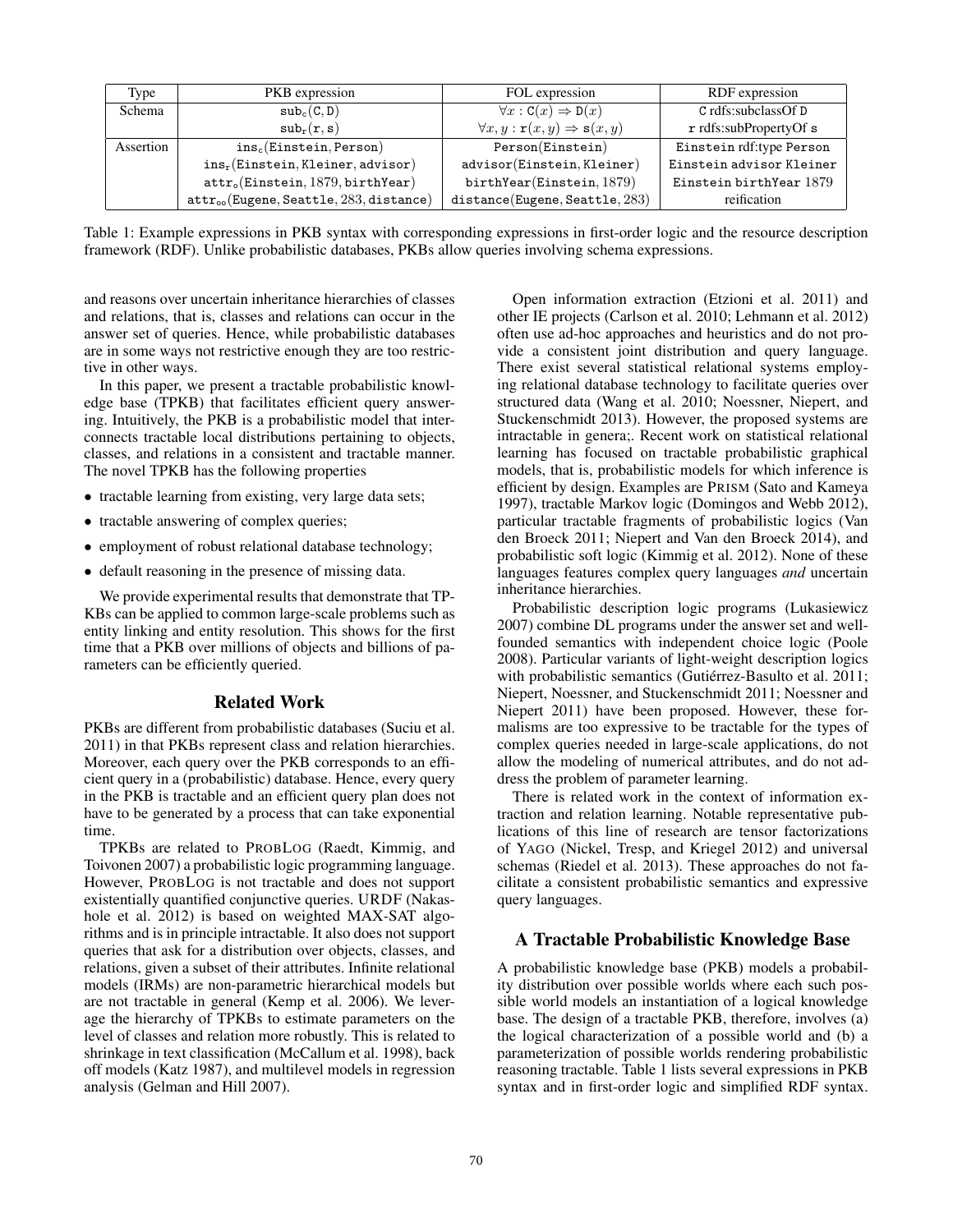

Figure 1: The TPKB models a distribution over possible worlds where each such world corresponds to a fully materialized hierarchical knowledge base modeling objects, classes, relations, and properties. Arrows correspond to *prior* conditional probabilities for subclass, subrelation, class, relation, and property assertions. In each possible world and for every entity, exactly one of the assertions modeled by outgoing dashed arrows holds. Solid arrows represent deterministic assertions.

The chosen syntax facilitates a seamless knowledge transfer from existing logical KB formalisms. We define the syntax and semantics of the novel TPKB, its parameterization, and prove tractability results.

#### Syntax

The domain of a PKB  $K$  is a set of symbols  $K$  defined as the union of a set of object names O, a set of class names C, a set of attribute names A, and a set of binary relation names R. Object names O represent individuals such as AlbertEinstein and MountEverest. Class names C represent sets of objects such as Person and Mountain. There is a unique class name Thing that represents the set of all objects. Binary relation names R represent subsets of Thing  $\times$  Thing, that is, classes of pairs of objects, such as studentOf and actedIn. Attribute names A represent properties of objects such as birthYear, properties of classes such as medianAge, and properties of relations such as surfaceForm. In addition, we write  $A(x)$  to denote the set of attributes of entity x and  $A(x, y)$  to denote the set of attributes of object pair  $x, y \in \mathbf{O}$ . Moreover, for every A, we assume that the set of possible values  $Val(A)$  is finite. The difference between attributes and relations is that the former relate entities to

- 1. The dsub<sub>c</sub> and dsub<sub>r</sub> assertions form trees on C and R with root nodes Thing and Thing  $\times$  Thing, respectively.
- 2. For all  $x, y, z \in \mathbf{C}$ :
	- (a) dsub<sub>c</sub> $(x, y) \in \mathbf{W} \Rightarrow \text{sub}_c(x, y) \in \mathbf{W}$ ;
	- (b)  $\text{sub}_c(x, y) \in \mathbf{W} \wedge \text{sub}_c(y, z) \in \mathbf{W} \Rightarrow \text{sub}_c(x, z) \in \mathbf{W}$ ;
	- (c)  $\forall A \in \mathbf{A}(x)$  there exists exactly one  $V \in \mathbf{Val}(A)$  with  $\texttt{attr}_c(x, V, A) \in W$ .
- 3. For all  $x, y, z \in \mathbf{R}$ :
	- (a) dsub<sub>r</sub> $(x, y) \in W \Rightarrow \text{sub}_r(x, y) \in W;$
	- (b)  $\text{sub}_{\mathbf{r}}(x, y) \in \mathbf{W} \wedge \text{sub}_{\mathbf{r}}(y, z) \in \mathbf{W} \Rightarrow \text{sub}_{\mathbf{r}}(x, z) \in \mathbf{W}$ ;
	- (c)  $∀A ∈ A(x)$  there exists exactly one  $V ∈ \textbf{Val}(A)$  with  $\texttt{attr}_{\texttt{r}}(x, \texttt{V}, \texttt{A}) \in \textbf{W}.$
- 4. For all  $x \in \mathbf{O}$ :
	- (a)  $\exists C \in \mathbf{C} : \text{dins}_{c}(x, C) \in \mathbf{W};$
	- (b)  $\forall C \in \mathbf{C} : \text{dins}_{c}(x, C) \in \mathbf{W} \Rightarrow \text{ins}_{c}(x, C) \in \mathbf{W};$
	- $(\mathsf{c}) \ \ \forall \mathsf{C}, \mathsf{C}' \ : \ \ \mathtt{ins}_\mathsf{c}(x, \mathsf{C}) \ \ \in \ \ \mathbf{W} \ \land \ \mathtt{sub}_\mathsf{c}(\mathsf{C}, \mathsf{C}') \ \ \in \ \ \mathbf{W} \ \ \Rightarrow$  $\mathtt{ins}_{\mathtt{c}}(x,\mathtt{C}')\in\dot{\mathbf{W}};$
	- (d)  $\forall A \in A(x)$  there exists exactly one  $V \in \text{Val}(A)$  with  $\texttt{attr}_{\texttt{o}}(x, \texttt{V}, \texttt{A}) \in \textbf{W}.$
- 5. For all  $x, y \in \mathbf{O}$ :
- (a)  $\exists R \in \mathbf{R} : \text{dins}_r(x, y, R) \in \mathbf{W};$
- (b)  $\forall R : \text{dins}_r(x, y, R) \in W \Rightarrow \text{ins}_r(x, y, R) \in W;$
- $(c) \forall R, R' : ins_r(x, y, R) \in W \wedge sub_r(R, R') \in W \Rightarrow$  $\mathtt{ins_r}(x, y, \mathtt{R}') \in \mathbf{W};$
- (d)  $\forall A \in \mathbf{A}(x, y)$  there exists exactly one  $V \in \mathbf{Val}(A)$  with  $\texttt{attr}_{\text{oo}}(x, y, V, A) \in \mathbf{W}.$

Figure 2: Axiomatization of possible worlds.

values of a particular data type such as the integers or the set of all strings while the latter relate objects to objects. There are 8 predicate symbols  $ins_c(x, y)$ ,  $ins_r(x, y, z)$ ,  $\texttt{attr}_{\texttt{o}}(x, y, z), \quad \texttt{attr}_{\texttt{oo}}(x, y, z, z'),$  $\texttt{attr}_c(x, y, z),$  $\texttt{attr}_{r}(x, y, z)$ ,  $\texttt{sub}_{c}(x, y)$ , and  $\texttt{sub}_{r}(x, y)$  representing class, relation, attribute, subclass, and subrelation assertions. Note that classes and relations are reified allowing us to express arbitrary relations between object pairs. Table 1 depicts some example expressions formed with these predicates. There are 4 additional predicates  $dsub<sub>c</sub>(x, y)$ ,  $dsub<sub>r</sub>(x, y)$ ,  $dins<sub>c</sub>(x, y)$ , and  $dins<sub>r</sub>(x, y, z)$ whose sole purpose is to model *prior* conditional probabilities for subclass, subrelation, and instance assertions. A grounding of a predicate is obtained by replacing each variable with the appropriate symbols in  $K$ . The Herbrand base of  $K$  is the set of all ground predicates. Each subset of the Herbrand base is a Herbrand interpretation specifying which ground predicates are true. We make the closed (active) domain assumption meaning that quantifiers range over elements in K (Abiteboul, Hull, and Vianu 1995).

#### Semantics

Every TPKB's joint distribution is fully characterized by two components. First, a set of first-order formulas T that axiomatize the Herbrand models (possible worlds) of the TPKB. A Herbrand model W is a Herbrand interpretation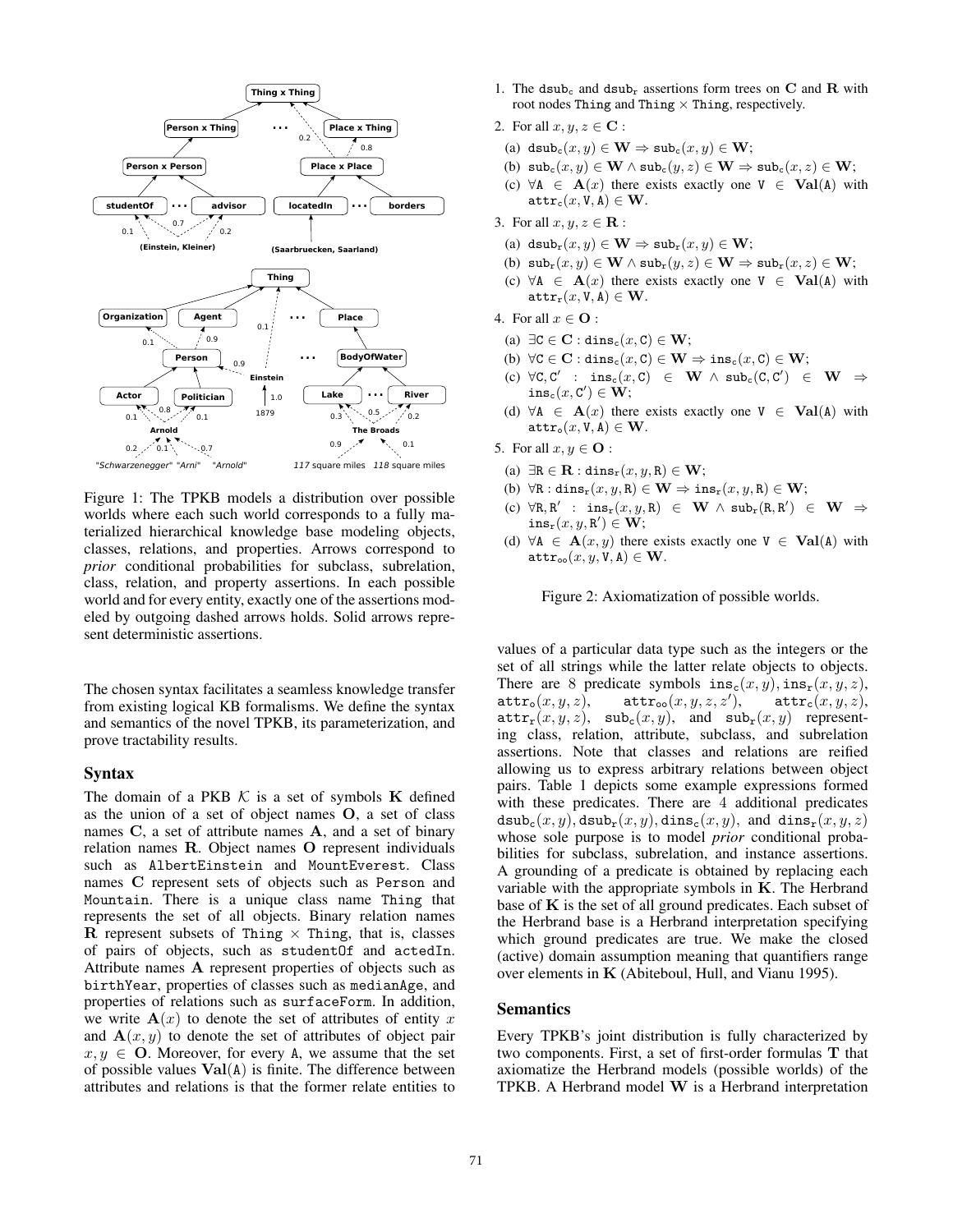that satisfies all formulas in T. We use the words Herbrand model and possible world interchangeably. Second, a set of *prior* conditional probabilities for knowledge base assertions. Prior probabilities *might differ* from the posterior probabilities obtained via inference as the axiomatization introduces complex dependencies between assertions.

There are several possible ways to specify an axiomatization of possible worlds and a parameterization in form of prior probabilities. We focus on one particular combination that results in tractable probabilistic inference. First, we characterize a possible world  $W$  with the axioms in Figure 2. These axioms make every possible world corresponds to a fully materialized description logic based ontology with classes, roles (binary predicates), individuals (objects), and concrete domains (attributes) (Baader et al. 2003).

Second, we specify *prior* conditional probabilities for assertions of the knowledge base. For every  $C \in \mathbf{C} \setminus \{\text{thing}\},\$  $P$ (dsub<sub>c</sub>(C, C')) is the *prior* probability of an object being an instance of class  $C'$  given that it is an instance of class C. Since we specify conditional distributions, we must have that  $\sum_{C' \in \mathbf{C}} P(\text{dsub}_c(C, C')) = 1$ , for every  $C \in \mathbf{C}$ , and we write  $P$ (dsub<sub>c</sub>(C, ·)) for this conditional distribution. For example, the probabilistic KB depicted in Figure 1 has the prior probabilities  $P(dsub<sub>c</sub>(Person, Organization)) = 0.1, P(dsub<sub>c</sub>(Person, Agent)) = 0.9, and$  $P(dsub<sub>c</sub>(Person, Agent)) = 0.9, and$  $P(\text{dsub}_c(\text{Person}, C')) = 0.0$  for all other  $C' \in \mathbf{C}$ . In this example, the *prior* probability of dsub<sub>c</sub>(Person, Thing) is 0.0 but the *posterior* probability of  $sub<sub>c</sub>$  (Person, Thing) is 1.0 which is due to the axiomatization of a possible world in Figure 2. We have to impose a mild restriction on the *prior* probabilities to make them compatible with the axiomatization of possible worlds. We assume that we can partition the classes C into sets  $C_1, ..., C_k$  with  $C_1 = \{\text{Third}\}$  such that for all  $1 \leq i \leq j \leq k$ , if  $C_i \in C_i$ and  $C_j \in C_j$  then  $P(\text{dsub}_c(C_i, C_j)) = 0$ . Stratification ensures that, in every possible world, classes in stratum  $C_i$ can only be subclasses of classes in strata  $C_j$  with  $j < i$ which, in turn, ensures that the  $dsub<sub>c</sub>$  assertions form a tree. We refer to this restriction on the parameterization as *stratification* and to k as the stratification size. For every  $R \in \mathbf{R} \setminus \{\text{Things} \times \text{Things}\}, P(\text{dsub}_{r}(R, \cdot))$  is the prior conditional distribution for relations with stratification restrictions identical to those made for classes.

For every  $0 \in \mathbf{O}, P(\text{dins}_c(0, C_1) \wedge ... \wedge \text{dins}_c(0, C_n))$ is the *prior* probability of object O being an instance  $\sum_{\mathbf{C}'\subseteq\mathbf{C}} P(\bigwedge_{\mathbf{C}'\in\mathbf{C}'}\mathtt{dins}_{\mathtt{c}}(\mathtt{0},\mathtt{C}'))=1$  for every  $\mathtt{0}\in\mathbf{O}.$  For of exactly the classes  $C_1, ..., C_n$ . We must have that example, the probabilistic KB depicted in Figure 1 has the prior probabilities  $P(\text{dins}_c(\text{Arnold}, \text{Actor})) = 0.1$ ,  $P(dins_c(Arnold, Politician) \wedge dins_c(Arnold, Actor))$  $0.8, P(dins_c(Arnold, Politician)) = 0.1, and$  $P(\bigwedge_{\mathbf{C}' \in \mathbf{C}'} \mathtt{dins}_{\mathtt{c}}(\mathtt{Arnold},\mathtt{C}')) = 0$  for all other  $\mathbf{C}' \subseteq \mathbf{C}$ . In order to ensure tractability, we have to impose two restrictions. First, we have to ensure that every object is an instance of at least one class. Hence, there must exists a  $\mathbf{C}' \subseteq \mathbf{C}$  with  $P(\bigwedge_{\mathbf{C}' \in \mathbf{C}'} \text{dins}_{\mathbf{C}}(\mathbf{0}, \mathbf{C}')) > 0$  for all  $0 \in \mathbf{O}$ . Moreover, we have to bound the number of sets of classes an object can be an instance of. That is, we assume there exists a constant  $c \in \mathbb{N}$  which is bounded polynomially in the size of the PKB and, for every  $0 \in O$ , we have that  $|\{\mathbf{C}'\ \subseteq\ \mathbf{C}\ :\ P(\textstyle{\bigwedge_{\mathbf{C}'\in\mathbf{C}'}}\,\mathtt{dins}_{\mathtt{c}}(\mathtt{0},\mathtt{C}') )\ >\ 0\}|\ <\ c.$ For every pair of objects  $0, 0' \in O$ ,  $P(\text{ins}_r(0, 0', X))$ specifies the analogous prior probabilities for object pairs with restrictions identical to those made for objects.

For every  $0 \in \mathbf{O}$  and every  $A \in \mathbf{A}(0), P(\text{attr}_{o}(0, X, A))$ is the probability of object 0 having value  $X \in \text{Val}(A)$  for attribute A. For example, for the PKB depicted in Figure 1, we have  $P(\text{attr}_o(\text{Arnold}, \text{'Anni}$ ", surfaceForm $)) = 0.1$ ,  $P(\text{attr}_{\text{o}}(\text{Arnold}, \text{'Arnold}'), \text{surfaceForm})) = 0.7, \text{ and}$  $P(\text{attr}_{\text{o}}(\text{Arnold}, \text{"Schwarzenegger", surfaceForm})) = 0.2$ . The families of prior conditional distribu-The families of prior conditional distributions  $P(\texttt{attr}_{oo}(0,0',\cdot,\hat{A})), P(\texttt{attr}_{c}(C,\cdot,\hat{A})),$  and  $P(\text{attr}_{r}(\text{R}, \cdot, \text{A}))$  are the analogous conditional distributions for object pairs, classes, and relations.

The probability of a possible world now factorizes into the probability of the class hierarchy, the probability of the relation hierarchy, and the probability of instance and attribute assertions given these hierarchies:

$$
P(\mathbf{W}) = \prod_{\text{dsub}_c(G, C') \in \mathbf{W}} P(\text{dsub}_c(C, C')) \prod_{\text{attr}_c(G, V, A) \in \mathbf{W}} P(\text{attr}_c(C, V, A)) \times \\ \prod_{\text{dsub}_r(R, R') \in \mathbf{W}} P(\text{dsub}_r(R, R')) \prod_{\text{attr}_r(R, V, A) \in \mathbf{W}} P(\text{attr}_r(R, V, A)) \times \\ \prod_{0 \in \mathbf{O}} \left[ P(\bigwedge_{c \in \mathbf{C}_0} \text{dins}_c(0, C)) \prod_{\text{attr}_o(0, V, A) \in \mathbf{W}} P(\text{attr}_o(0, V, A)) \right] \times \\ \prod_{0, 0' \in \mathbf{O}} \left[ P(\bigwedge_{R \in \mathbf{R}_{0, 0'}} \text{dins}_r(0, 0', R)) \prod_{\text{attr}_o(0, 0', V, A) \in \mathbf{W}} P(\text{attr}_{oo}(0, 0', V, A)) \right],
$$

where  $\mathbf{C}_0 = \{ C \in \mathbf{C} : \text{dins}_c(0, C) \in \mathbf{W} \}$  and  $\mathbf{R}_{0,0'} =$  ${R \in \mathbf{R} : \text{dins}_r(0,0',R) \in \mathbf{W}}$ . We can now state the following theorem.

Theorem 1. *Let* K *be a PKB, let* W *be the set of possible worlds for* K*, and let* P *be the distribution over possible worlds. Then,*  $\sum_{\mathbf{W}\in\mathcal{W}} P(\mathbf{W}) = 1.0$ .

### Probabilistic Reasoning

The joint distribution over possible worlds is a product of conditional distributions. The conditional distributions are representable with block-independent-disjoint (BID) tables of a probabilistic database. BID tables are table where the tuples can be partitioned into blocks such that tuples within the same block are mutually exclusive and tuples in different blocks are independent (Suciu et al. 2011). This opens the door to the application of known tractability results from the probabilistic database literature. However, for the types of queries typically performed with a PKB, the known results do not generally apply and we have to prove the tractability of certain queries only partially relying on known results.

We first define the query language and semantics. A formula is given by the following grammar:

$$
Q := u = v | R(\overline{x}) | \exists x . Q_1 | Q_1 \wedge Q_2 | Q_1 \vee Q_2
$$

where  $R(\overline{x})$  is one of the TPKB's predicate symbols with variables and/or constants from  $K$ . A union of conjunctive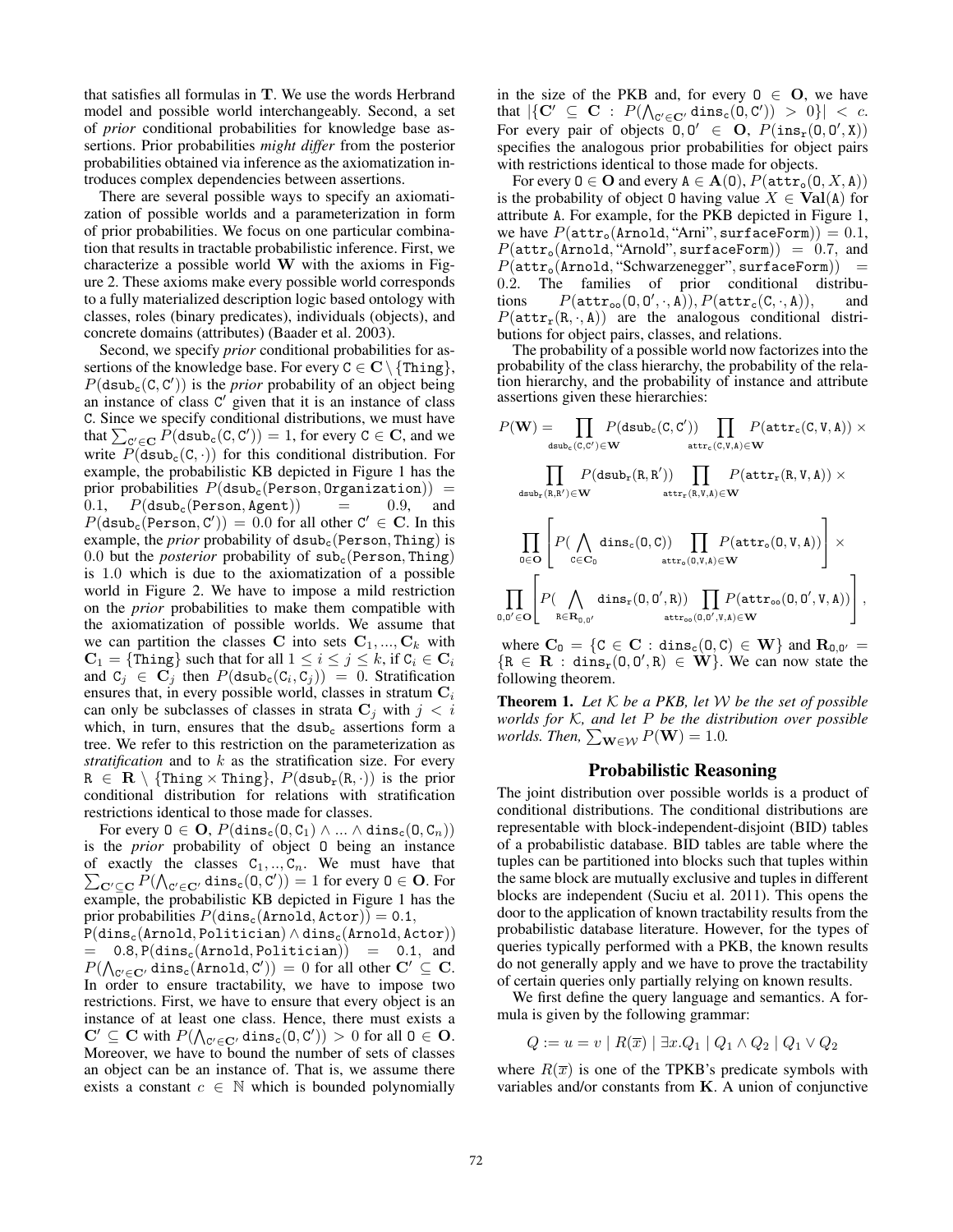| $Q_1(x)$       | $:=$ | $\texttt{attr}_{\circ}(x, \texttt{Val}_1, \texttt{A}_1), , \texttt{attr}_{\circ}(x, \texttt{Val}_n, \texttt{A}_n)$ |
|----------------|------|--------------------------------------------------------------------------------------------------------------------|
| $Q_2(x)$       | $:=$ | $ins_c(x, C_1), , ins_c(x, C_n)$                                                                                   |
| $Q_3(x,y)$     | $:=$ | $ins_c(x, y), Q_1(x), Q_2(x)$                                                                                      |
| $Q_4(x)$       | $:=$ | $\mathsf{sub}_c(x, C_1), , \mathsf{sub}_c(x, C_n)$                                                                 |
| $Q_5(x)$       | $:=$ | $Q_1(x), Q_2(x)$                                                                                                   |
| $Q_6(x,y)$     | $:=$ | $ins_r(x, y, R_1), , ins_r(x, y, R_n)$                                                                             |
| $Q_7(x,y,z)$   | $:=$ | $ins_r(x, y, z), Q_6(x, y)$                                                                                        |
| $Q_8(x,y)$     | $:=$ | $\texttt{sub}_r(x, y, R_1), , \texttt{sub}_r(x, y, R_n)$                                                           |
| $Q_9(x,y)$     | $:=$ | $Q_6(x, y), Q_5(x), Q_5(y)$                                                                                        |
| $Q_{10}(x, y)$ | $:=$ | $Q_7(x, y), Q_5(x), Q_5(y)$                                                                                        |

Table 2: A collection of tractable query families.

queries (UCQ) has the form  $Q(\overline{x})$  where  $\overline{x}$  are the free variables of formula Q. A Boolean query is a query without free variables. We write  $Q[\overline{a}/\overline{x}]$  to refer to the query expression Q where the free variables  $\bar{x}$  are substituted with constants  $\overline{a}$ . When a query has free variables  $\overline{x}$ , then for possible world  $\mathbf{W}, Q(\mathbf{W}) = {\overline{a} : \mathbf{W} \models Q[\overline{a}/\overline{x}]}$  where  $W \models Q$  means  $Q$  is true in W. We refer to the elements  $Q(\mathbf{W})$  as tuples. Given a PKB K with possible worlds W, the *marginal probability* of tuple t for a query Q is

$$
P(t \in Q) = \sum_{\mathbf{W} \in \mathcal{W}: t \in Q(\mathbf{W})} P(\mathbf{W}).
$$

We construct mappings from queries over the PKB to queries over a probabilistic database and exploit the hierarchical structure of possible worlds to derive tractability results and efficient query evaluation plans. Note that we can compute probabilities *conditioned* on attribute values by normalizing the query probabilities with the probability of the tractable Boolean query  $\exists x . Q_1(x)$ .

Consider the families of queries in Table 2. Queries of type  $Q_1$  return, for a given set of attribute values, a list of objects with their marginal probabilities. For instance, the query "All entities born in 1950 and with surface form 'Einstein'" can be expressed. Queries of type  $Q_2, Q_3$ , and  $Q_4$  are queries one typical asks against a logical KB. For instance, the query "All classes/instances that are subclasses/instances of Politician and Actor" can be expressed. Queries of type  $Q_3$  return a list of object class tuples given a set of attribute values and instance restrictions. For instance, the query "All classes whose instances were born after 1950 and are instances of the class Person." Queries of type  $Q_9$  return a list of object pairs that are related via a set of relations  $R_i$  given a set of attribute values and instance restrictions. For instance, the query "All object pairs  $(x, y)$  that are in a studentOf relation and where  $x$  was born in 1950 and  $y$ has surface form 'Bach'" is a member of this query family. Query  $Q_{10}$  returns a list of object pairs and relations that could hold between objects x and y given a set of attribute values and instance restrictions for the two objects such as "All relations that could hold between a person and an organization where the person's surface form is 'Obama' and the organization was founded after 2009."

**Theorem 2.** *Query types*  $Q_1, ..., Q_{10}$  *are tractable.* 

The tractability of most queries does not follow from the probabilistic database literature and the proofs in the appendix are quite involved. This is because the posterior probabilities for the  $ins_c, ins_r, sub_c,$  and  $sub_r$  assertions are not identical to the prior probabilities. Moreover, there are only few tractability results for conjunctive queries with self-joins. The TPKB's hierarchical structure of the possible worlds and the stratification of the parameterization render the queries tractable. Table 2 lists classes of queries that are important for applications such as entity resolution and data integration, however, there are other classes of tractable queries and this is often easily verifiable.

## Modeling and Learning

The most sophisticated PKB is of limited use if learning its parameters from existing data sets is not possible. Users of the TPKB only need to worry about learning (some of) the prior conditional distributions. *Both* structure and parameter learning is accomplished by estimating these parameters *independently* because the likelihood decomposes into a product of the local conditional distributions of the joint distribution. It is possible to incrementally add attribute and object distributions without having to relearn the entire PKB. Especially if the parameter values are learned by processing very large data sets, this property of incremental learning is crucial. Since there are no latent variables and all parameters to be estimated are those of conditional distributions, we can apply closed-form maximum-likelihood learning as long as the chosen parameterization of the random variables allows this. For instance, this is always possible if we use multinomials to model the distributions.

Let  $W_1, ..., W_N$  be sets of assertions of the PKB's predicates. For instance, we estimate the parameter  $P(\text{dsub}_c(C, C'))$  of the multinational distribution with

$$
\frac{1}{|N||\mathbf{O}|}\sum_{i=1}^{N}\sum_{\mathbf{0}\in\mathbf{O}}\frac{[[\mathrm{ins}_{\mathtt{c}}(\mathbf{0},\mathbf{C}')\in\mathbf{W}_i\textrm{ and }\mathrm{ins}_{\mathtt{c}}(\mathbf{0},\mathbf{C})\in\mathbf{W}_i]]}{[[\mathrm{ins}_{\mathtt{c}}(\mathbf{0},\mathbf{C})\in\mathbf{W}_i]]},
$$

where  $\left[\left[\cdot\right]\right]$  is the indicator function. Similarly, we can estimate the parameters for the other distributions. The only additional constraint is that the parameterization is stratified and that every object (object pair) is an instance of at least one class (relation) in a possible world.

We also learn histograms to estimate the densities of numerical attribute values on the level of classes and relations. These histograms can be leveraged for *default reasoning* when data on the level of objects is missing. For instance, consider the attribute birthYear. There are numerous persons without an assertion for this property in any of the information extraction projects. However, the TPKB can still compute the probability for those objects by using the distribution of birthYear on the class level. For instance, Arnold who is an instance of the class Actor might not have an assertion for the attribute birthYear. In this case, we use the probability of an actor being born in 1950 as a surrogate for  $P(\text{attr}_o(\text{Arnold}, 1950, \text{birthDate})).$ 

#### Experiments

For the experiments, we learned a TPKB's direct subclass and instance distributions (both for objects and object pairs)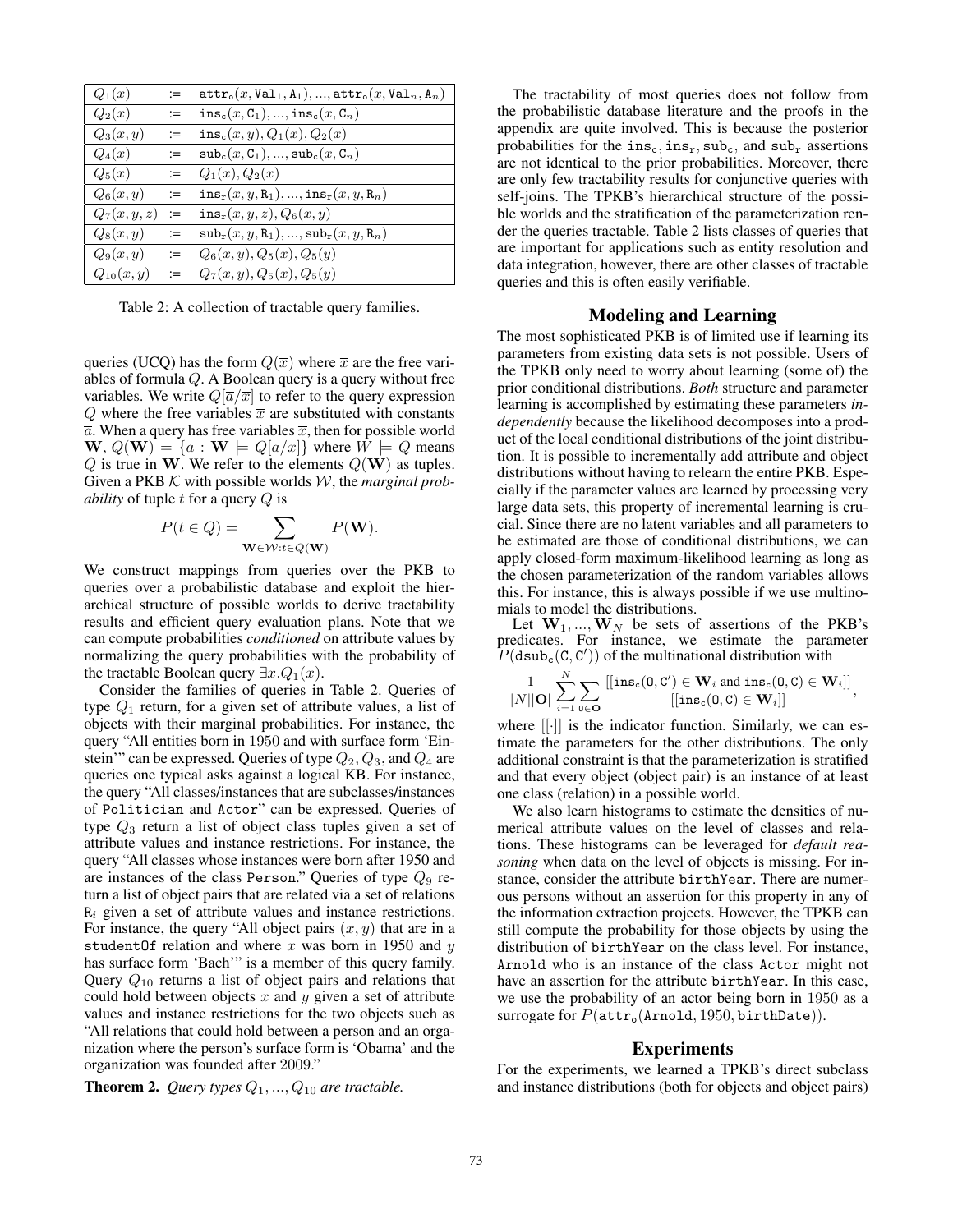|                            | Precision $@1$ |       |                   | Recall@1 |       |                   |
|----------------------------|----------------|-------|-------------------|----------|-------|-------------------|
| <b>NELL</b> relation       | WL             | TPKB1 | TPKB <sub>2</sub> | WL       | TPKB1 | TPKB <sub>2</sub> |
| ActorStarredInMovie        | 0.81           | 0.85  | 0.95              | 0.82     | 0.81  | 0.31              |
| AgentcollaboratesWithAgent | 0.82           | 0.83  | 0.95              | 0.86     | 0.84  | 0.20              |
| AnimalIsTypeofAnimal       | 0.86           | 0.86  | 1.00              | 0.86     | 0.85  | 0.00              |
| AthleteLedSportsTeam       | 0.89           | 0.91  | 0.92              | 0.86     | 0.79  | 0.37              |
| BankBankInCountry          | 0.82           | 0.87  | 0.92              | 0.76     | 0.69  | 0.10              |
| CityLocatedInState         | 0.80           | 0.85  | 0.96              | 0.81     | 0.80  | 0.64              |
| BookWriter                 | 0.82           | 0.83  | 0.92              | 0.83     | 0.82  | 0.73              |
| CompanyAlsoKnownAs         | 0.71           | 0.71  | 1.00              | 0.58     | 0.28  | 0.00              |
| PersonLeadsOrganization    | 0.79           | 0.81  | 0.93              | 0.75     | 0.57  | 0.11              |
| TeamPlaysAgainstTeam       | 0.81           | 0.81  | 1.00              | 0.81     | 0.73  | 0.00              |
| WeaponMadeInCountry        | 0.88           | 0.91  | 1.00              | 0.88     | 0.84  | 0.00              |
| LakeInState                | 0.90           | 0.91  | 1.00              | 0.92     | 0.90  | 0.84              |

| System  | Precision | Recall |  |
|---------|-----------|--------|--|
| PARIS   | 91.9      | 73.8   |  |
| TPKB1@1 | 85.3      | 72.4   |  |
| TPKB2@1 | 89.3      | 69.3   |  |
| TPKB3@1 | 92.8      | 67.1   |  |
| TPKB1@2 |           | 73.1   |  |
| TPKB2@2 |           | 74.0   |  |
| TFKB3@2 |           | 74.2   |  |

Table 3: Results for entity resolution experiments (left) and entity linking experiments (right). WL is the WikiLink baseline.

using the ontology and the data from DBPEDIA (Lehmann et al. 2014; Bizer, Heath, and Berners-Lee 2009) and we manually created a shallow relation hierarchy. For several attributes on the class and object level, such as birthDate, elevation, geocoordinates, etc. we also used data in DBPEDIA. To learn these attributes on the object level, we assumed a uniform distribution if, for one object, more than one value is given for a particular attribute. For instance, if Arnold has values 1947 and 1946 for attribute birthDate then, following the maximum-likelihood principle, we assume that both values have probability 0.5. For the class level, we pooled attribute values of the instances of each class and used histograms to model these distributions. For the object attribute surfaceForm we used the WIKIPREP tool (Gabrilovich and Markovitch 2006; 2007) to compute the conditional distributions using Wikipedia's link structure. Based on object attributes it is possible to learn the parameters of attributes for object pairs. For instance, we introduced the attribute diffBirthYear which models a distributions over the absolute value of birth year differences. For instance, if Arnold was born in 1947 or 1946 and Einstein in 1879, then the value for this attribute would be 68 and 67 with probability 0.5 each. We also pool attributes for distributions on the level of relations. The number of parameters of the resulting TPKB exceeds 1 billion and we model more than 1 million objects and object pairs. We ran the respective conjunctive queries using a MYSQL database and *stored functions* for the computations of the extensional queries. Each query used for the experiments could be answered in less than one second.

We evaluated the learned TPKB on two important problem classes which we discuss in the following.

Entity Linking For the entity linking experiments we used an existing gold standard for aligning NELL triples (Carlson et al. 2010) to DBPEDIA (Dutta et al. 2013). We run two different queries to compute, for each triple, subject and object alignments using the same experimental set-up as previous work (Dutta et al. 2013). For each of the NELL predicates in Table 3(left) we manually aligned the domain and range with classes in the TPKB if possible. For instance, for the first relation, we know that subjects are instances of class Actor and objects are instances of class Film. The queries are now  $Q_5(x)$  where we used only the attribute surfaceForm and the aligned classes (TPKB1); and query  $Q_{10} := \text{ins}_r(x, y, z)$ ,  $\text{attr}_o(x, \text{Val}_1, \text{surfaceForm})$  $ins_c(x, C)$ ,  $attr_o(y, Val_2, surfaceForm)$ ,  $ins_c(y, C)$  where we only use answer tuples with  $z \neq$  Thing  $\times$  Thing (TPKB2). This query retrieves all object pairs that are instance of a relation other than Thing  $\times$  Thing given attribute values and class memberships. The results are given in Table 3 (left) and compared with a baseline given in (Dutta et al. 2013). Precision@k and Recall@k is computed by retrieving the  $k$ most probable answer tuples.

Entity Resolution Entity resolution is the problem of determine whether two objects are equivalent. To evaluate the TPKB for entity linking we repeated the experiment of linking YAGO (Hoffart et al. 2013) to DBPEDIA conducted to evaluate the PARIS matching system (Suchanek, Abiteboul, and Senellart 2011). Both knowledge bases use Wikipedia identifiers for their objects which gives us a large set of gold standard pairs for evaluation purposes. We manually aligned a set of attributes (datatype properties) and classes between YAGO and the TPKB (DBPEDIA). We sampled 100000 objects in YAGO, retrieved the aligned attributes for each object (labels, numerical attributes, etc.) and ran, for each object, the query  $Q_1$  only with attribute surfaceForm (TPKB1); and all other attributes for which a manual alignment existed (TPKB2). Moreover, we ran the query  $Q_5(x)$  when an alignment between at least two classes existed (TPKB3). Table 3 shows that TPKBs are able to accurately link entities and compare favorably with specialized algorithms.

The TPKB is both efficient and performs comparable to existing problem specific and less versatile approaches.

# Future Work

Directions for future work include more expressive variants of the presented TPKB framework, more applications, and learning TPKBs from multiple IE projects.

### **References**

Abiteboul, S.; Hull, R.; and Vianu, V. 1995. *Foundations of Databases*. Addison-Wesley.